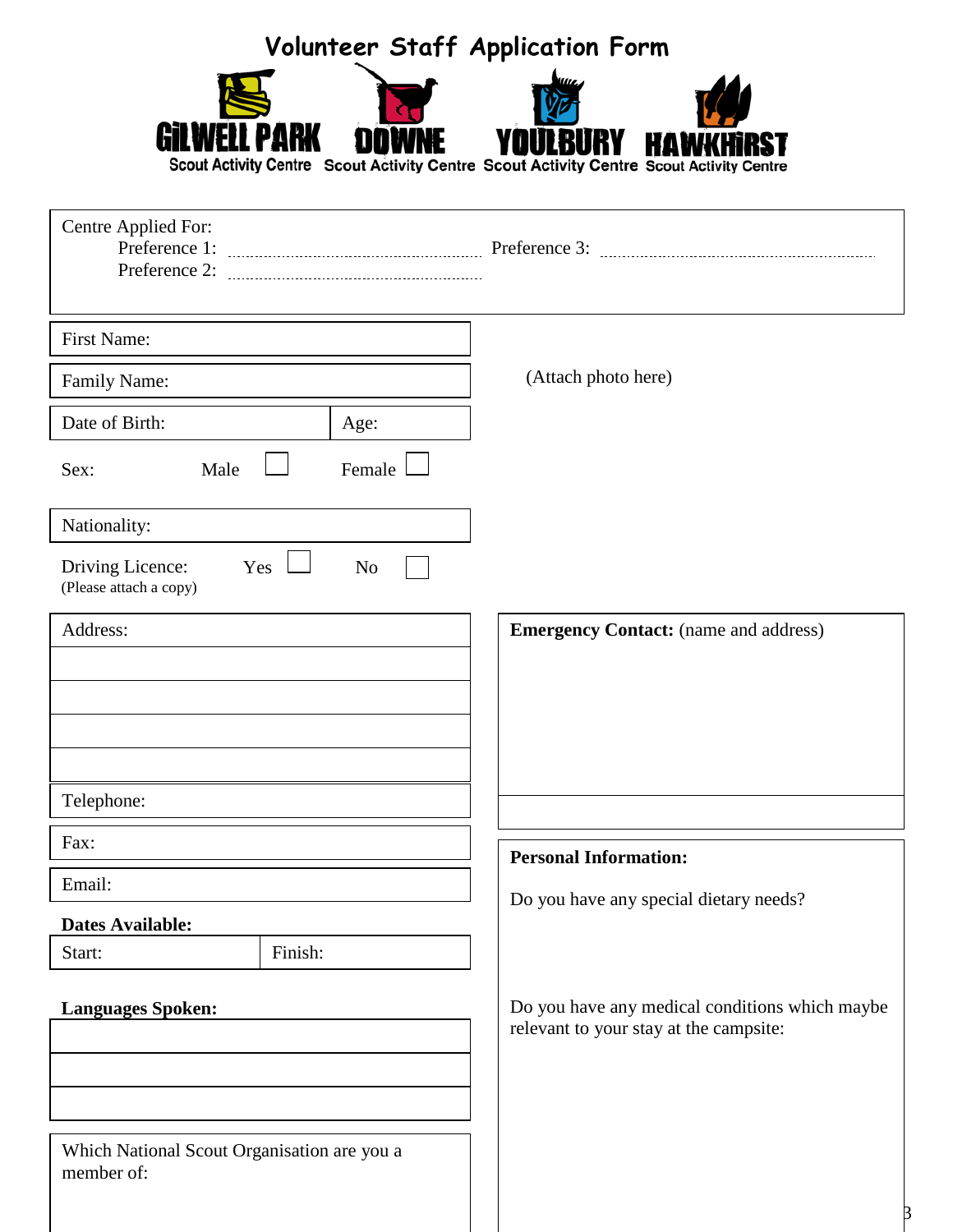| <b>Brief Details of your Scout History:</b>                 |                                                                 |                                        |                           |  |  |
|-------------------------------------------------------------|-----------------------------------------------------------------|----------------------------------------|---------------------------|--|--|
|                                                             |                                                                 |                                        |                           |  |  |
|                                                             |                                                                 |                                        |                           |  |  |
|                                                             |                                                                 |                                        |                           |  |  |
|                                                             |                                                                 |                                        |                           |  |  |
|                                                             |                                                                 |                                        |                           |  |  |
|                                                             |                                                                 |                                        |                           |  |  |
|                                                             |                                                                 |                                        |                           |  |  |
|                                                             |                                                                 |                                        |                           |  |  |
|                                                             |                                                                 |                                        |                           |  |  |
|                                                             |                                                                 |                                        |                           |  |  |
| <b>Work Experience:</b><br>(Please Tick ⊠ Those that apply) |                                                                 |                                        |                           |  |  |
| $\Box$ Administration / Marketing                           |                                                                 | $\Box$ Agriculture                     |                           |  |  |
| $\Box$ Youth Work                                           |                                                                 |                                        |                           |  |  |
| $\Box$ Environmental / Conservation                         |                                                                 |                                        |                           |  |  |
| <b>Activity Skills:</b>                                     |                                                                 |                                        |                           |  |  |
| (Please Tick ⊠ Those that apply)                            |                                                                 |                                        |                           |  |  |
| $\Box$ Abseiling                                            | $\Box$ Obstacle Course                                          | $\Box$ Archery                         | $\Box$ Orienteering       |  |  |
| $\square$ Team Building                                     | $\Box$ Raft Building                                            | $\Box$ Canoeing                        | $\Box$ Rifle Shooting     |  |  |
| $\Box$ Kayaking                                             | $\square$ Rock Climbing                                         | $\Box$ Art and Craft                   | $\Box$ Ropes (High & Low) |  |  |
| $\Box$ First Aid Certificate:                               | <b>Expiry Date:</b>                                             | $\Box$ Lifesaving Skills: Expiry Date: |                           |  |  |
|                                                             |                                                                 |                                        |                           |  |  |
| <b>Specific Skills:</b><br>(Please Tick ⊠ Those that apply) |                                                                 |                                        |                           |  |  |
|                                                             |                                                                 |                                        |                           |  |  |
|                                                             | $\Box$ Cadets<br>$\Box$ Guides / Scouts<br>$\Box$ Outward Bound |                                        |                           |  |  |
|                                                             |                                                                 |                                        |                           |  |  |
|                                                             |                                                                 |                                        |                           |  |  |
|                                                             |                                                                 |                                        |                           |  |  |
| <b>Interests Outside of Scouting:</b>                       |                                                                 |                                        |                           |  |  |
|                                                             |                                                                 |                                        |                           |  |  |
|                                                             |                                                                 |                                        |                           |  |  |
|                                                             |                                                                 |                                        |                           |  |  |
|                                                             |                                                                 |                                        |                           |  |  |
|                                                             |                                                                 |                                        |                           |  |  |
|                                                             |                                                                 |                                        |                           |  |  |
|                                                             |                                                                 |                                        |                           |  |  |
|                                                             |                                                                 |                                        |                           |  |  |